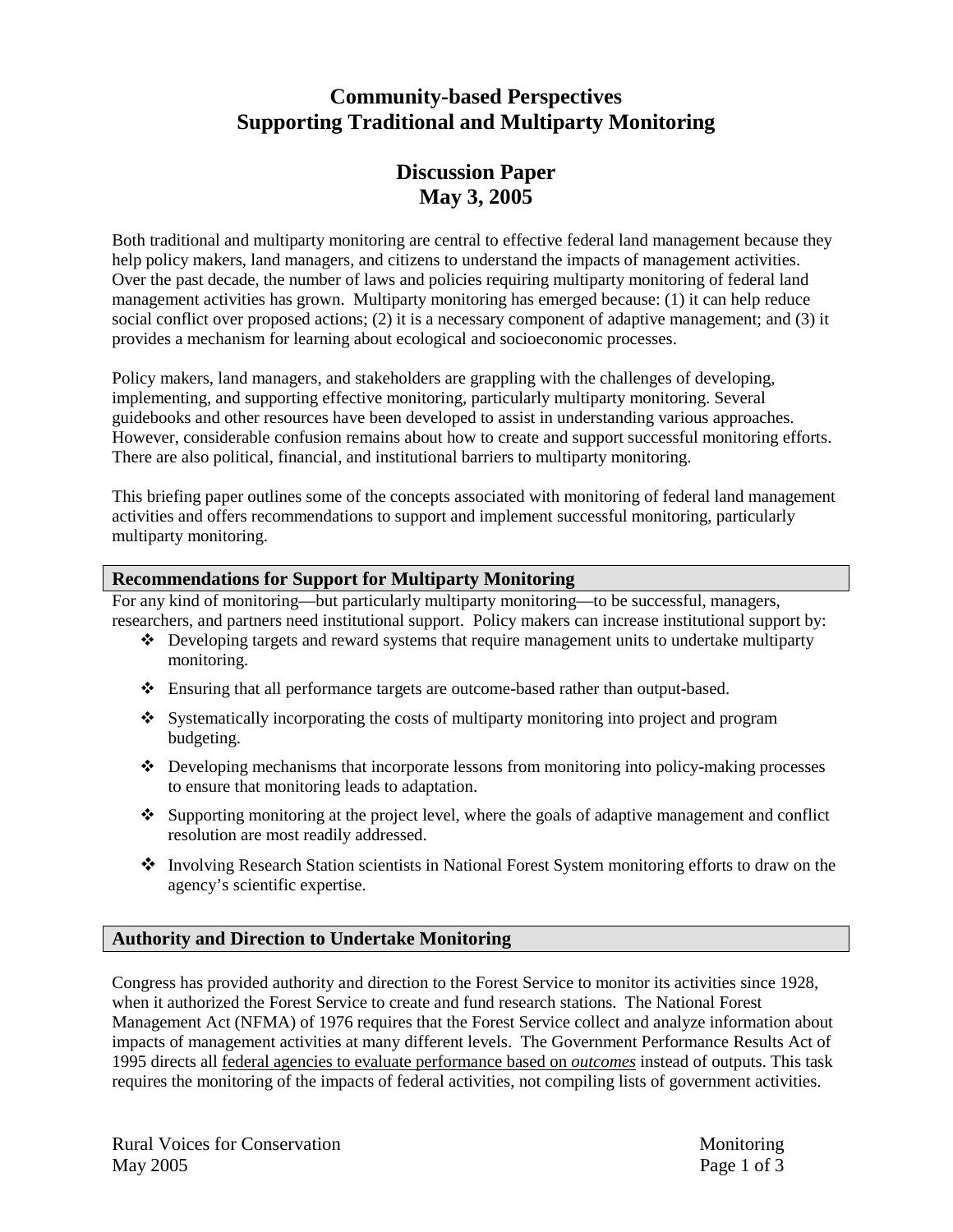Over the past several years, the Forest Service and Bureau of Land Management have received congressional direction to undertake multiparty monitoring. The 10-year stewardship contracting authorities, the Healthy Forest Restoration Act (Sec  $102(g)(5)$ ), and the Collaborative Forest Restoration Program in New Mexico all require multiparty monitoring. In addition, the Western Governor's Association's National Fire Plan Implementation Strategy calls for collaboration and lists monitoring as a collaborative activity.

#### **Purpose of Multiparty Monitoring**

Monitoring is the process of collecting and evaluating information. A variety of actors can participate in monitoring. Multiparty monitoring differs from traditional monitoring in that it involves diverse people coming together to develop monitoring questions and methods to answer those questions.

The purpose of multiparty monitoring is to allow agencies and their stakeholders and partners to:

- $\div$  Experiment with new approaches to land management, learn from those experiments, and adapt management based on lessons learned
- Reach agreement about appropriate management activities and build trust
- $\div$  Evaluate the impact of policies and programs

Monitoring can occur at different geographic, administrative, and temporal scales. For example, monitoring projects can occur at the project, programmatic, regional, or national levels. Substantively, monitoring can focus on biophysical, economic, social, cultural, and legal/administrative issues.

#### **Developing Successful Multiparty Monitoring Projects**

To create effective multiparty monitoring projects, management units and their collaborators need to:

- $\div$  Focus monitoring questions on the areas of greatest controversy, experimental components of projects, and core goals.
- $\cdot$  Identify or create specific mechanisms to link lessons learned from monitoring to processes for change.
- $\div$  Develop programs that are truly collaborative, and include stakeholders in every phase of the monitoring effort, particularly in identification of monitoring questions.
- $\cdot \cdot$  Develop monitoring plans early in project planning, when project goals and objectives are created.
- \* Create data collection plans prior to project implementation to ensure that needed data will be available.
- $\cdot$  Include monitoring questions that address the biophysical, socioeconomic, and other goals of the project.
- $\cdot \cdot$  Enlist the assistance of social scientists and scientists who have experience with monitoring to help develop viable data collection and analysis plans.